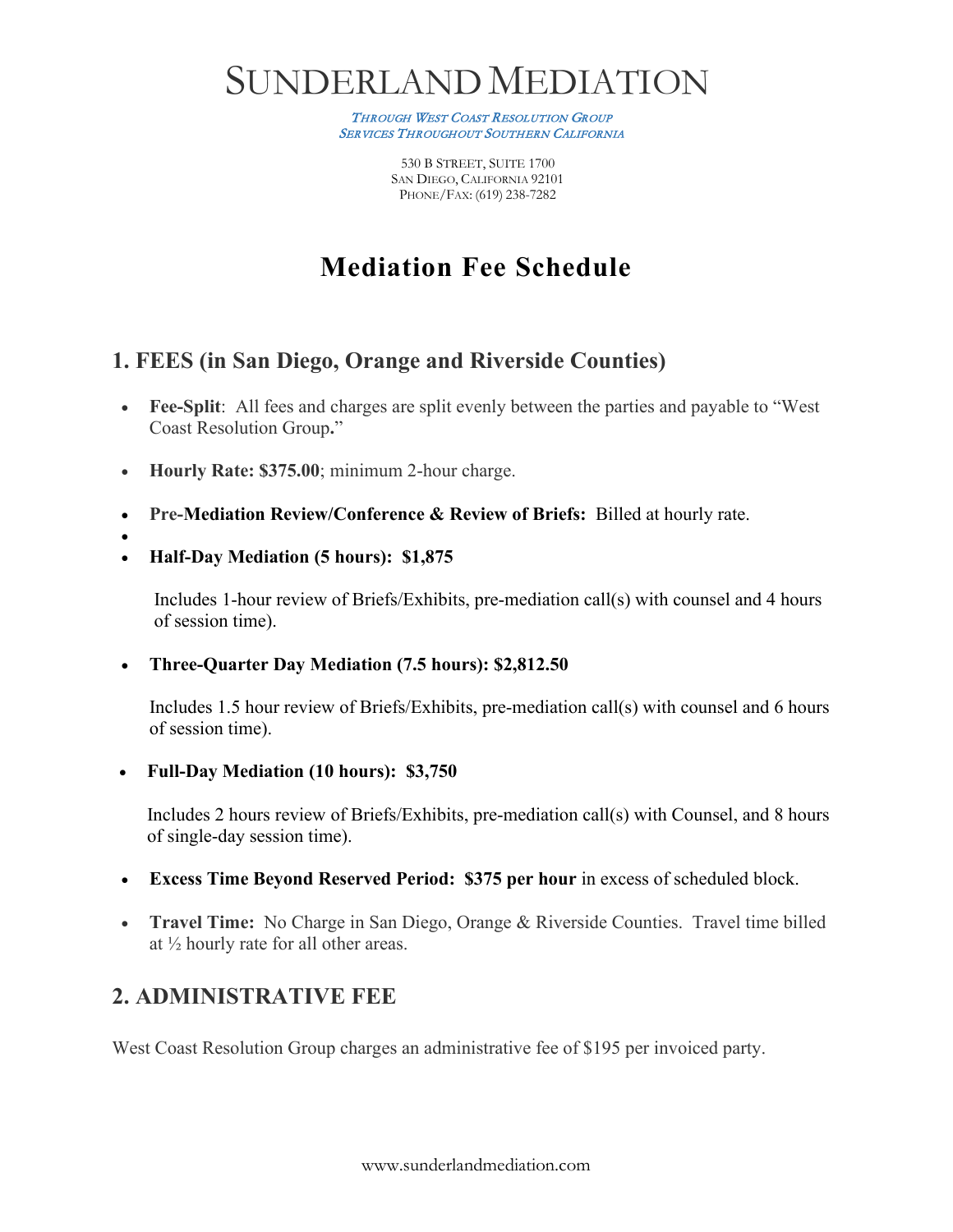# SUNDERLAND MEDIATION

THROUGH WEST COAST RESOLUTION GROUP **SERVICES THROUGHOUT SOUTHERN CALIFORNIA** 

> 530 B STREET, SUITE 1700 SAN DIEGO, CALIFORNIA 92101 PHONE/FAX: (619) 238-7282

### **3. CONFERENCE ROOM FEES**

Mediations are conducted via Zoom, in person at the West Coast Resolution Group offices, located at 530 B Street, Suite 1700, San Diego, CA 92101 or at one of the participating attorney's office, at no additional charge to the parties.

#### **4. EXTRA TIME**

Mr. Sunderland charges for extra preparation, conference and follow-up time at \$375 per hour. After the mediation has concluded, Mr. Sunderland will send a supplemental invoice which is due and payable upon receipt.

#### **5. DEPOSITS**

Each participant's share of the total amount due must be deposited (14) days before the mediation in order to preserve the reservation. Otherwise, Mr. Sunderland may offer the date to other potential mediation participants.

### **6. CANCELLATION AND POSTPONEMENT**

If the mediation is canceled or postponed within (14) days of the scheduled date, the party requesting the cancellation or postponement may be responsible for the full deposit (not just the canceling party's share of the deposit) unless Mr. Sunderland's time can be rescheduled for another matter or the parties conclude mediation with Mr. Sunderland within 30 days of the original, scheduled date.

### **7. PAYMENT RESPONSIBILITY**

The attorney and/or his, her, their client are jointly and severally liable to the mediator for payment of fees and costs. The contract to retain Mr. Sunderland's services is entered into in San Diego, California.

The attorney and client agree to pay the Mediator for all excess time beyond the pre-mediation payment per the schedule provided herein.